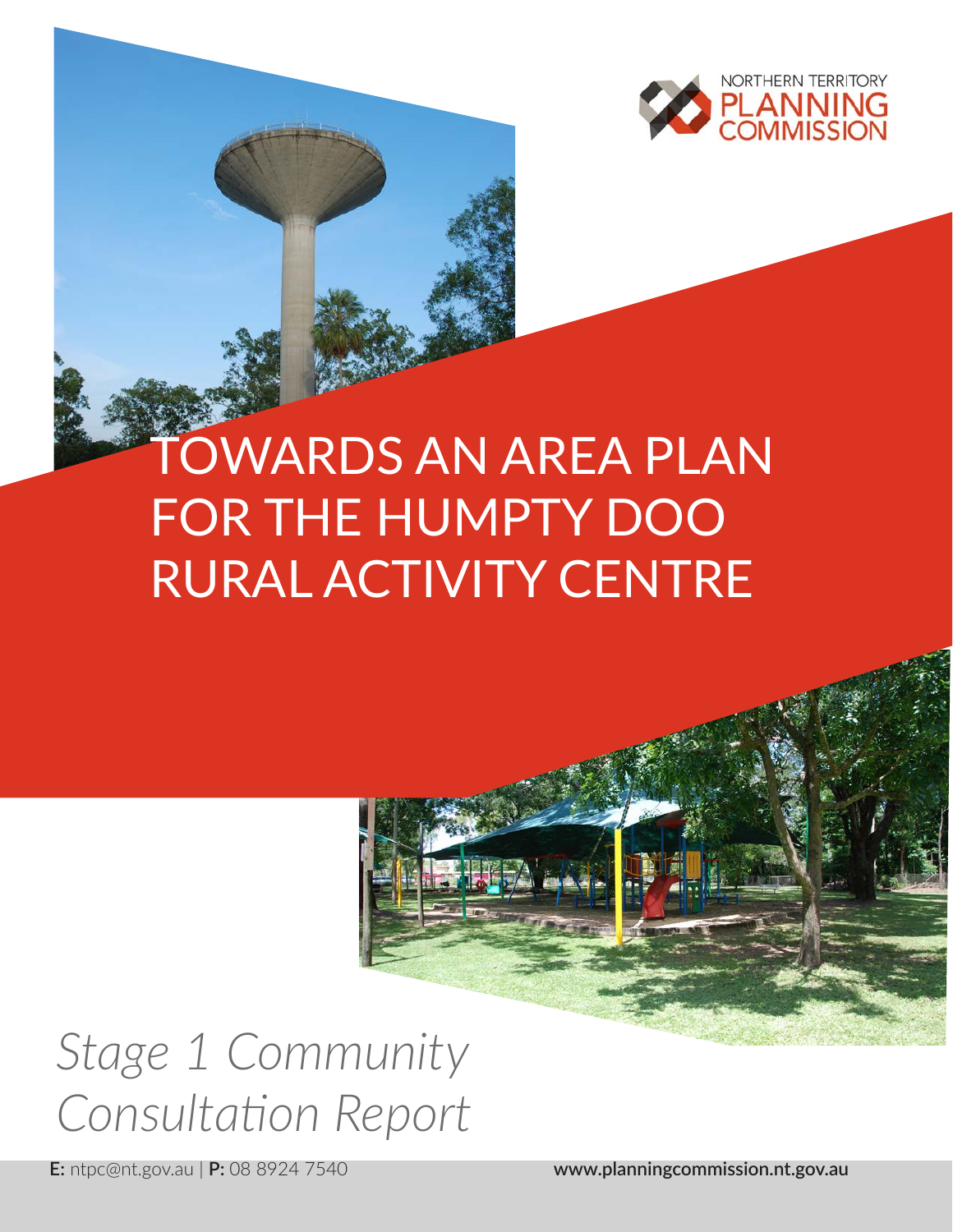# TABLE OF CONTENTS

| Attachments |  |
|-------------|--|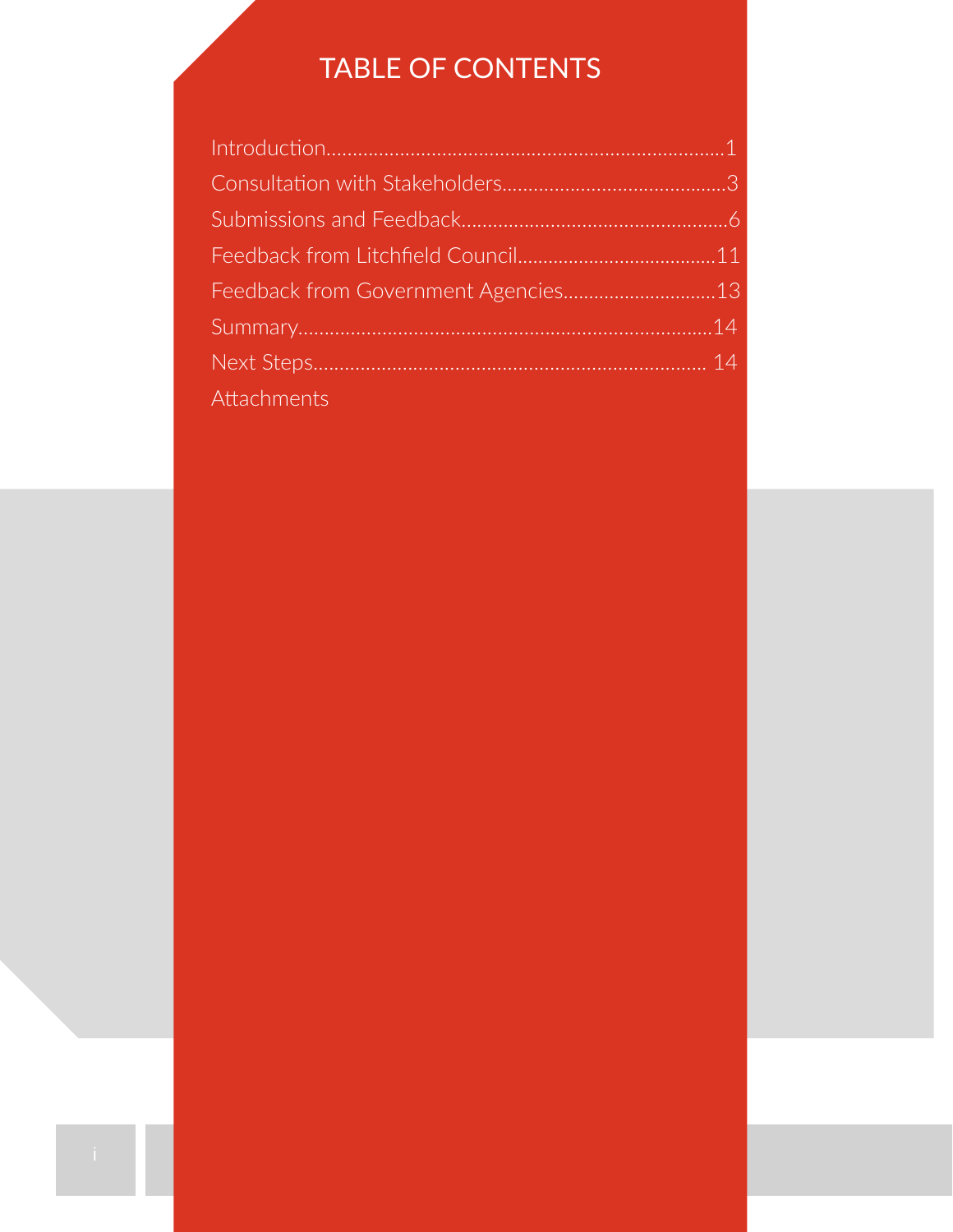## 1. Introduction

The Northern Territory Planning Commission is continuing the work of the Litchfield Subregional Land Use Plan by developing a detailed planning framework for the Humpty Doo Rural Activity Centre. To assist in the preparation of drafting options for the Humpty Doo Rural Activity Centre Area Plan, the Northern Territory Planning Commission endorsed a Community Engagement Strategy. The engagement strategy identified that the Area Plan would be prepared in three stages.

#### STAGE 1

**NOW**

Consultation on the Discussion Paper to discuss the findings of the Background Investigation.

## STAGE 2

**201** 

Preparation of the Draft Humpty Doo Land Use Plan

Community Consultation on the Draft Humpty Doo Land Use Plan

STAGE 3

**2018**

Finalisation of Draft Humpty Doo Land Use Plan

Recommendation to Minister to consider exhibition of the Land Use Plan as a proposed amendment to the Planning Scheme

Stage 1 community consultation commenced on Tuesday 20 February 2018 and closed on Thursday 29 March 2018. Stage 1 was an opportunity for the community to participate in the planning process by contributing to the development of a vision to meet the future needs of Humpty Doo.

The purpose of this report is to summarise key themes that were identified by the community during consultation. The feedback received has assisted the NT Planning Commission in its consideration of drafting options for the Humpty Doo Area Plan.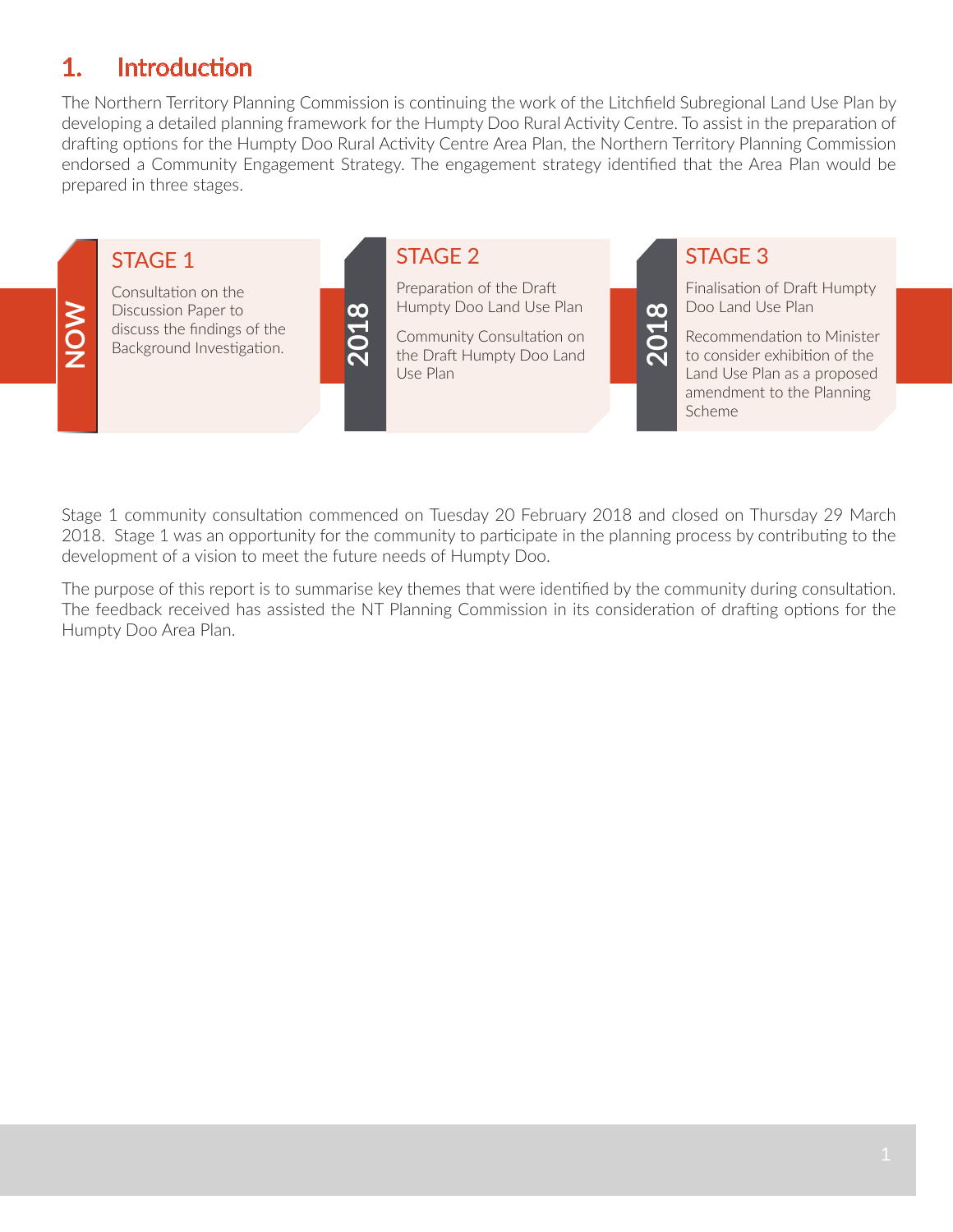## The Study Area

The Humpty Doo study area as a whole has a population of 4 380 (ABS 2016) and lies within the surrounding localities of Howard Springs, Coolalinga, Bees Creek and Noonamah. The study area serves this population as a local commercial and community centre, while nearby Palmerston and Coolalinga provide for more specialist needs. A high degree of growth is not expected within the Humpty Doo Rural Activity Centre due to the proximity of these larger centres; however, there is an opportunity for a moderate increase in the range of local commercial and housing options supported by reticulated water and sewerage services.



**Figure 1 - Study Area**

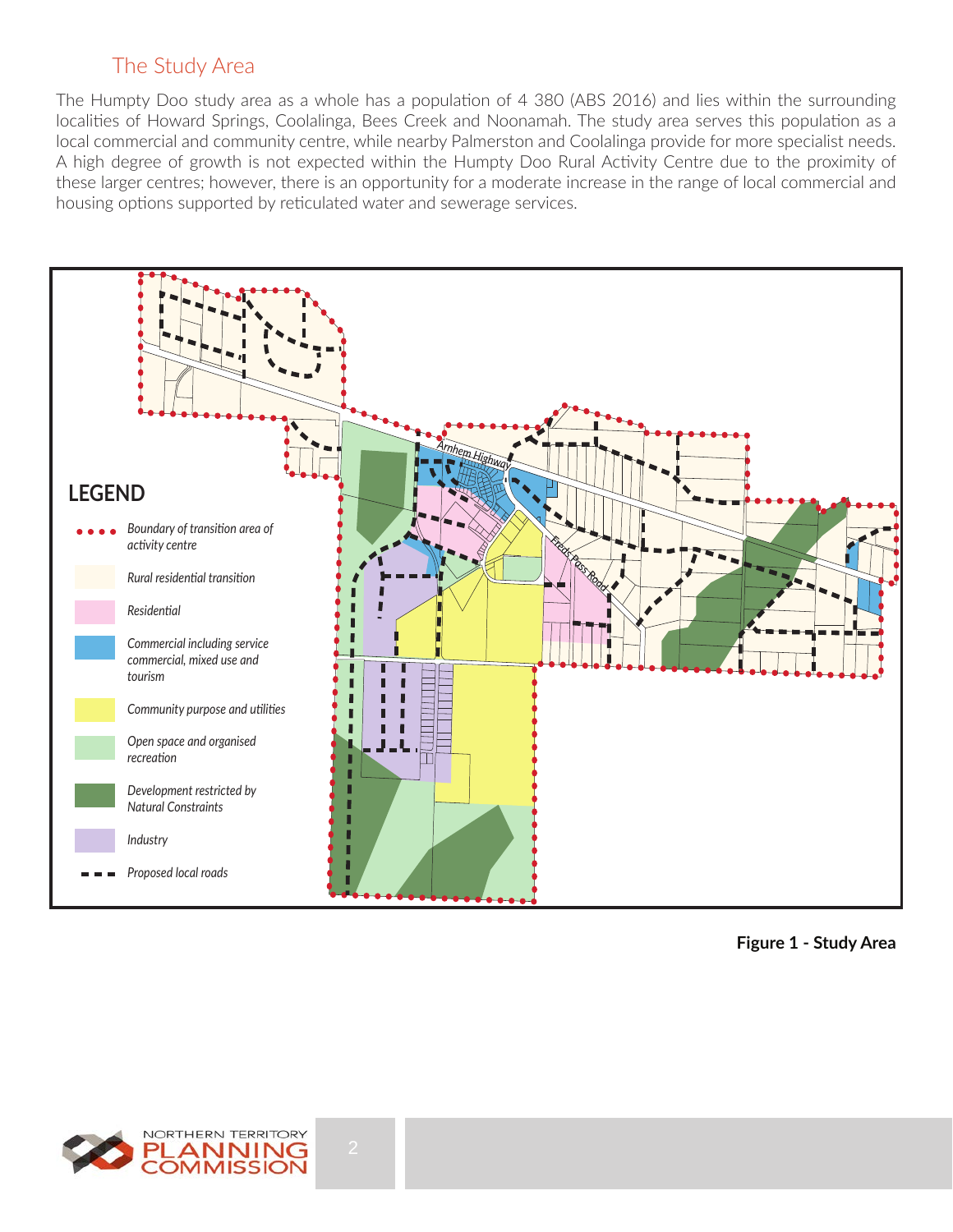## 2. Consultation with Stakeholders

Stage 1 Community Consultation was undertaken by the Planning Commission over a six week period from Tuesday 20 February 2018 through to Thursday 29 March 2018.

The first stage of consultation was focused on gathering information, building an understanding of stakeholder issues and sensitivities, and providing sufficient opportunities and a variety of feedback mechanisms to encourage and allow participation from all stakeholders. Stakeholders identified included:

• Residents

• Special Interest and Community Groups

**Local Business** 

LGovernment Agencies and Department • Industry Associates and Respresentative Bodies

Local Members

• Litchfield Council

The activities described below were used to engage with stakeholders identified in the endorsed Community Engagement Strategy. Engagement activities sought to:

- provide clear, balanced and consistent consultation by delivering engagement opportunities and a variety of feedback mechanisms to encourage involvement from all stakeholders
- build upon the work of the Litchfield Subregional Land Use Plan to create a greater understanding of stakeholder issues and sensitivities, by seeking genuine community and key stakeholder input, into the Humpty Doo draft Area Plan, including collaborating with the Litchfield Council
- promote improved knowledge and understanding of the land use planning process and its role in the delivery of community aspirations for the future of the Humpty Doo Rural Activity Centre

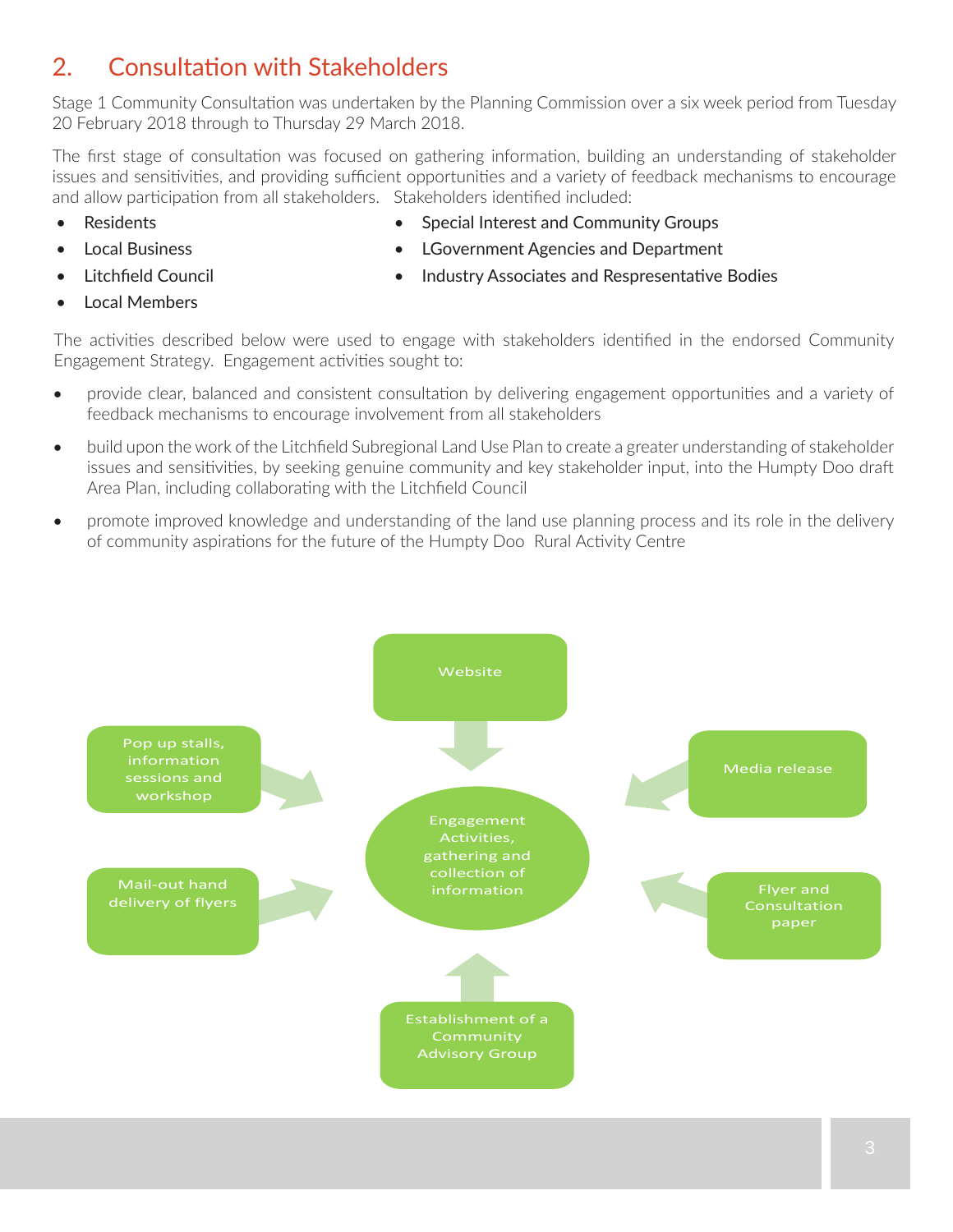## Land Owners / Residents

Approximately 2 300 land owners in the Humpty Doo region were mailed out flyers informing them that work on the Area Plan had commenced and to encourage involvement in the area planning process.

Flyers were also delivered to people who lived on the roads that form part of the proposed subregional road connectors which involve Produce Road, Metcalf Road and Anglesey Road.

In addition to the flyer, land owners identified as being in the transition or core areas of the 2016 Subregional Plan's Land Use Concept Plan were sent a letter from the Chairman of the Planning Commission inviting them to attend the community information sessions and workshops. These were also hand delivered to residences and businesses in those core and transition areas.

A sample letter and a copy of the flyer are included at Attachment A.

Sharing of information and involvement of the community was also encouraged through the following community engagement activities:

- Print advertising in the NT News
- A dedicated page on the NT Planning Commission website including times and dates of public displays, contact details to receive submissions and answer enquiries, and an online feedback form
- School newsletters (within Humpty Doo Rural Activity Centre area)
- Pop up stalls at Coolalinga Central, Woolworths Humpty Doo and Freds Pass Rural Markets
- Community Information Sessions
- Community Workshops

## Community Advisory Group

The Humpty Doo Community Advisory Group (CAG) is a group of rural residents who were appointed by the Litchfield Council on 18 October 2017 as an independent group to represent the views of residents.

Departmental staff met with the CAG members on Thursday 8 February 2018 and briefed them about the project and their role in developing the Area Plan. In addition to attending one of the three information sessions, members attended and contributed to the community workshops on Saturday, 10 and 24 March 2018.

## Litchfield Council

Humpty Doo is located within the municipality of Litchfield Council.

Representatives of the Planning Commission briefed Litchfield Council on Wednesday 7 February 2018 with regard to the stage 1 consultation process for the Humpty Doo Rural Activity Centre Area Plan. The Council and its staff are also represented on the Community Advisory Group.

A number of Councillors and Council representatives also attended the public Community Information and Workshop Sessions.

## Project Control Group

A PCG was convened for this project late in 2017, and is due to come together again in mid-April.

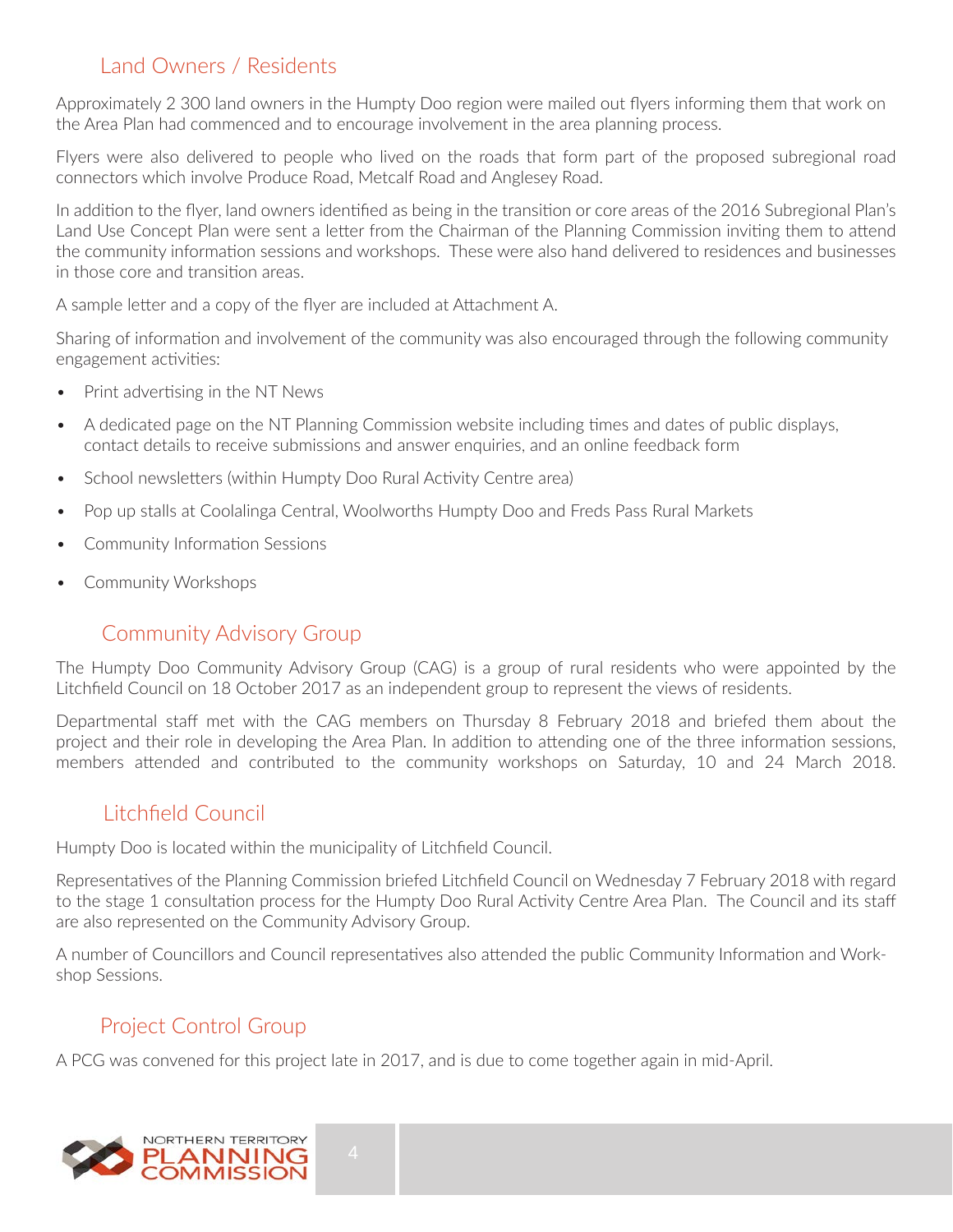#### **Others**

Government Departments, industry and community groups identified as stakeholders in the endorsed Community Engagement strategy were provided with the consultation materials, invited to attend one of the three information sessions and were invited to provide feedback or submissions on the project.

The Commission briefed the Member for Goyder, Kezia Purick MLA and the Member for Nelson, Gerry Wood MLA on Wednesday 14 February 2018 about the Humpty Doo Rural Activity Centre Area Plan project. The Leader of the Opposition, Gary Higgins MLA was provided with an opportunity for a briefing, was notified of the commencement of Stage 1 consultation and provided with the relevant documentation.

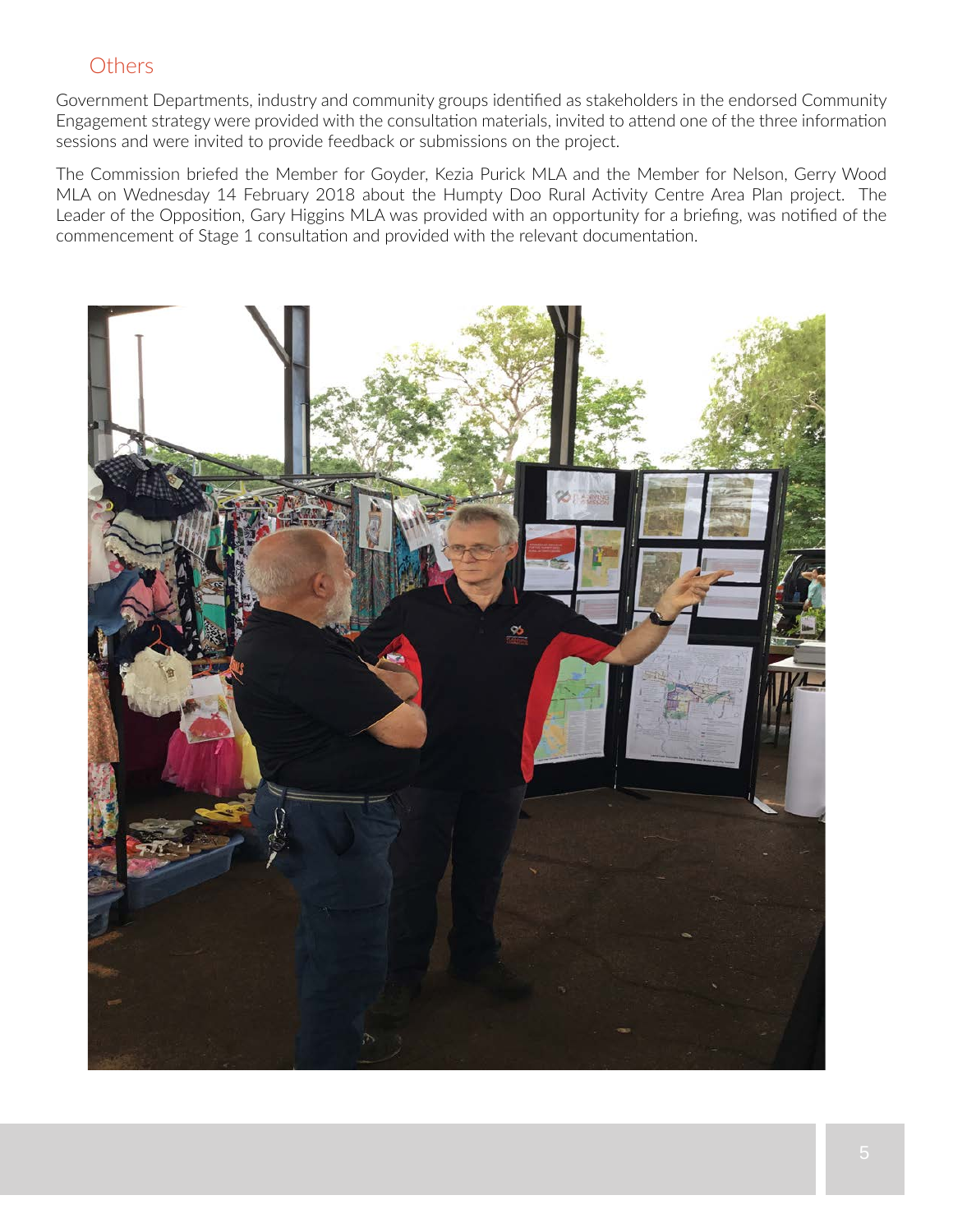## 3. Submissions and Feedback

Humpty Doo land owners, residents and users of the activity centre had several opportunities to provide oral and written feedback to the Planning Commission.

### Submissions and Feedback received from Pop up Stalls and Information Sessions

Over 180 people visited the pop up stalls at Woolworths Humpty Doo, Coolalinga Central Shopping Centre and the Freds Pass Rural Market to contribute their ideas for the activity centre.

Community information sessions were held on Tuesday 27 February, Saturday 3 March and Tuesday 6 March 2018 and were attended by 42 stakeholders. Twelve written submissions were received from the community. The comments received from these engagement activities are summarised below.

#### *Growth within the Activity Centre and Transitions Areas*

Most people who engaged were generally supportive of some growth within the Humpty Doo Rural Activity Centre. There was however a broad range of opinions about what an appropriate level of growth would be, including:

- To grow the commercial centre to support growth and develop on private land
- A focus on growth in the commercial centre and back towards the Stuart Highway
- A retirement village for people who live within the area so they can remain in a familiar community
- Changing the zone of the old dump site from Zone CN (Conservation to Zone LI (Light Industry)

Some of the community members did state that there is limited opportunity for commercial or tourism growth as available land is scarce, but this issue needs to be considered in the context that Humpty Doo is an entry point to a number of National Parks and Reserves.

There was also a general concern in the submissions regarding how quickly growth or change might occur, and whether or not the current infrastructure, including the local road network, would be able to effectively manage this change.

#### *Boundary Areas*

The Litchfield Subregional Land Use Plan identifies a proposed boundary for the Humpty Doo Rural Activity Centre, including core and transition areas.

During consultation, most people engaged were generally supportive of this boundary, however there were some contrary opinions.

There was some support to increase the boundary of the activity centre to include Collard Road which is located west of the centre. There was also support to extend the boundary of the rural activity centre to reflect the provision of Power and Water infrastructure to the north.

Some stakeholders felt that the proposed boundary is too large and could encourage the establishment of smaller blocks. Others were concerned that an increase in smaller rural or urban lots might affect the rural feel of the area.

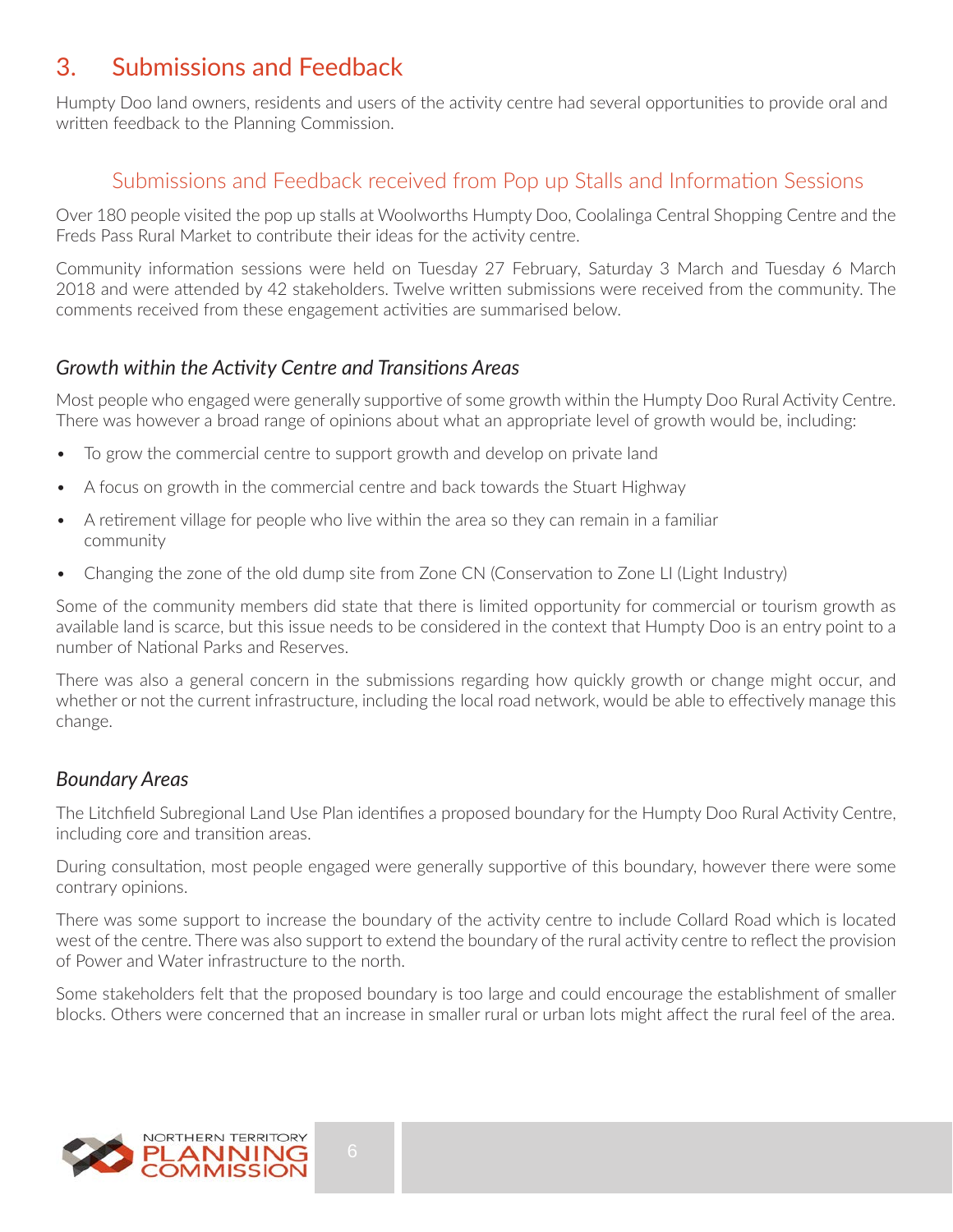#### *Lot Sizes*

The Land Use Concept Plan included in the Litchfield Subregional Land Use Plan shows urban style residential lots surrounding the core of the rural activity centre with lots transitioning to a size consistent with Rural Residential (4  $000<sup>m²</sup>$ 

There was general support from the community for urban SD (Single Dwelling) and MD (Multiple Dwelling) style lots adjacent to the commercial centre. The community were of the view that the provision of smaller lots closer to the activity centre would retain the rural ambiance for the location. Members of the community were supportive for lots of 800m2 to 4 000m2 to be limited to the transition zones. This would provide affordable options for young people who grew up in the area to stay in the locality, and also allow for existing residents to downsize. Furthermore, it was suggested that a retirement village could be supported close to the commercial centre.

There was some consensus from the community that the 2ha lots within the existing boundary of the Rural Residential area are too large, need to provide opportunity for 1ha lots, which will potentially provide opportunity to subdivide their land or downsize in the future.

A number of people did not specify their preferred minimum lot sizes but emphasised that any new development and subdivisions needs to be large enough to incorporate greenspace and avoid development where land is constrained.

#### *Environment*

A number of residents recognised the importance of the environment and the need to retain open space, native vegetation and wildlife corridors. There were also a number of suggestions by residents of retaining the native vegetation within the areas of Edwin Creek and Metcalfe Swamp, which are already constrained.

#### *Groundwater availability*

A number of community members were concerned with the possible impact the development might have on the natural environment and provided the following ideas for new developments or subdivisions:

- Environmentally sound sewerage systems (preserve the ground water)
- Mandatory water tanks
- Ensure surface flows are directed into natural areas in order to replenish the aquifer
- Design and locate open drainage channels to reduce flooding and direct the water flow to natural creeks
- Not impede those who currently rely on bore water

The community raised concerns about the negative impact of bores and water wastage on the level of the aquifer.

#### *Stormwater*

Concerns were raised that, with increasing the density around the Activity Centre, changes to the current landscape may have a negative impact on the environment and the natural flow of watercourses.

A number of stakeholders were particularly concerned that the development of new blocks or subdivisions has altered the natural drainage system of the area such as at Freds Pass Road, where soil has washed away onto neighbouring blocks.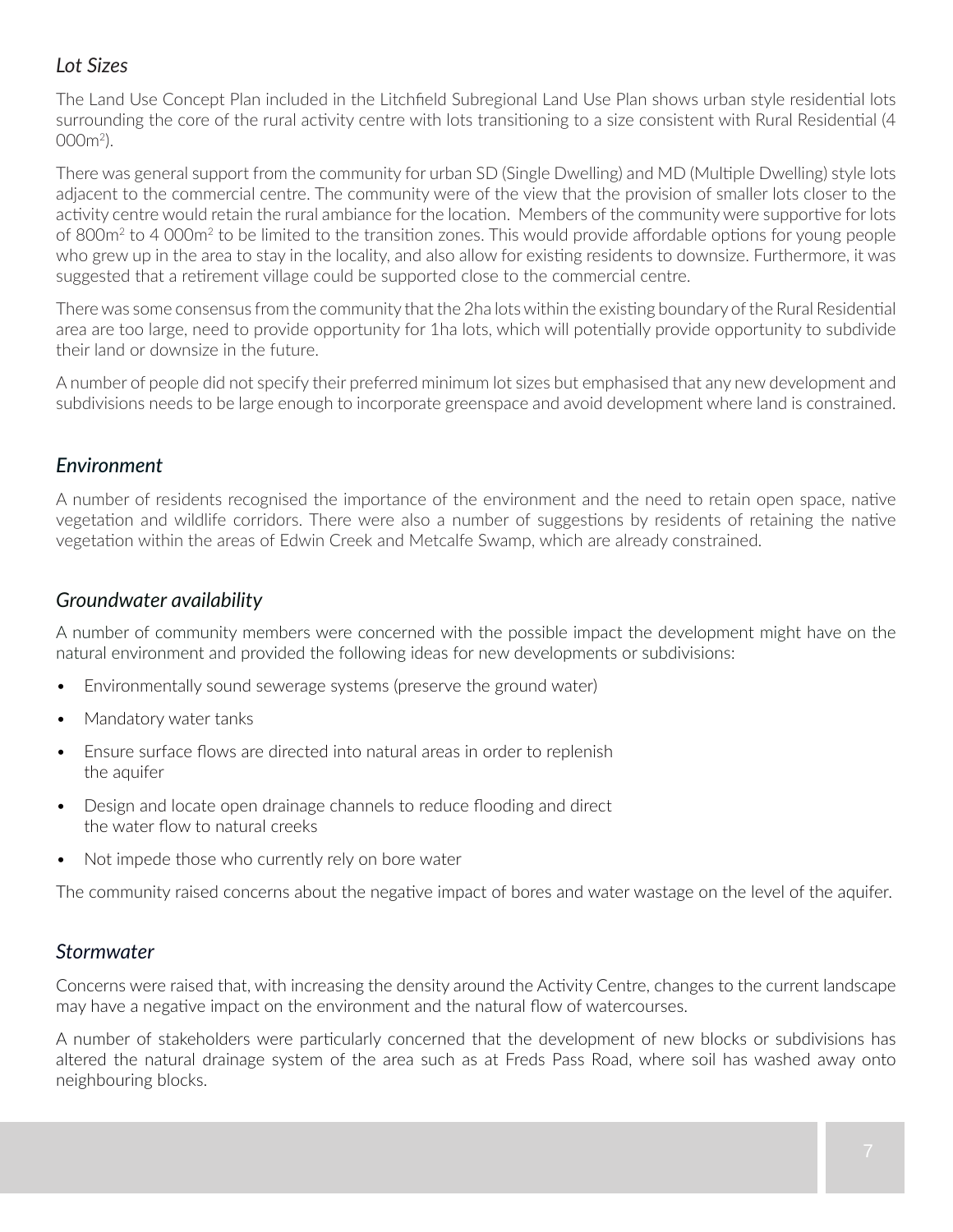It became evident during consultation that a number of the residents have concerns regarding stormwater. Most community members want the current stormwater catchment to be retained and to ensure that new development incorporates a requirement that stormwater runoff is monitored and maintained to safeguard neighbouring lots.

#### *Infrastructure*

There was a general interest in the provision of reticulated infrastructure, in particular sewerage and water infrastructure. Residents want assurance that new smaller lots are connected to the reticulated water sewerage networks.

Furthermore, participants in this process noted that reticulated infrastructure will deal with the impact septic systems have on the quality of ground water.

There was concern that the existing infrastructure may not support development for commercial and residential growth.

#### *Social Infrastructure*

Generally speaking, most people would be happy to see additional community facilities developed in the area.

For example many stakeholders suggested that the vacant land opposite Woolworths has the potential to provide facilities for community meetings and seniors' recreational activities. Some members of the community also saw benefit in a large sporting oval within or around the vicinity of the schools.

Many residents requested more bike paths and greater pedestrian connectivity to encourage safe physical activity centred in the vicinity of the schools precinct. Additional community facilities which were requested included:

- Community centre / hall
- Pool
- Public oval
- Facilities for the elderly
- Recreational activities for children to utilise i.e. tennis courts, skate park

Additionally, open space in new residential areas and the retention of environmental features should be prioritised in order to protect the unique character of Humpty Doo.

#### *Roads*

The Arnhem Highway is the major arterial road connecting Humpty Doo to Palmerston and Darwin, however it divides the local road network that services the activity centre. Some believe that there is now a need to upgrade the road connection across the Arnhem Highway. The primary concerns raised by the community was the Arnhem Highway / Freds Pass Road intersection and access to the school precinct around Challoner Circuit.

During the consultation process for Stage 1, three options were presented to the community for comment regarding a subregional connector road. Comments were sought on how the road networks in the Humpty Doo area operates and what may be a workable outcome for residents.

Mixed results and additional options were put forward by the residents:

• Freds Pass Road north of Strangways Road to run directly north to the Arnhem Highway and connect to Anglesey Road

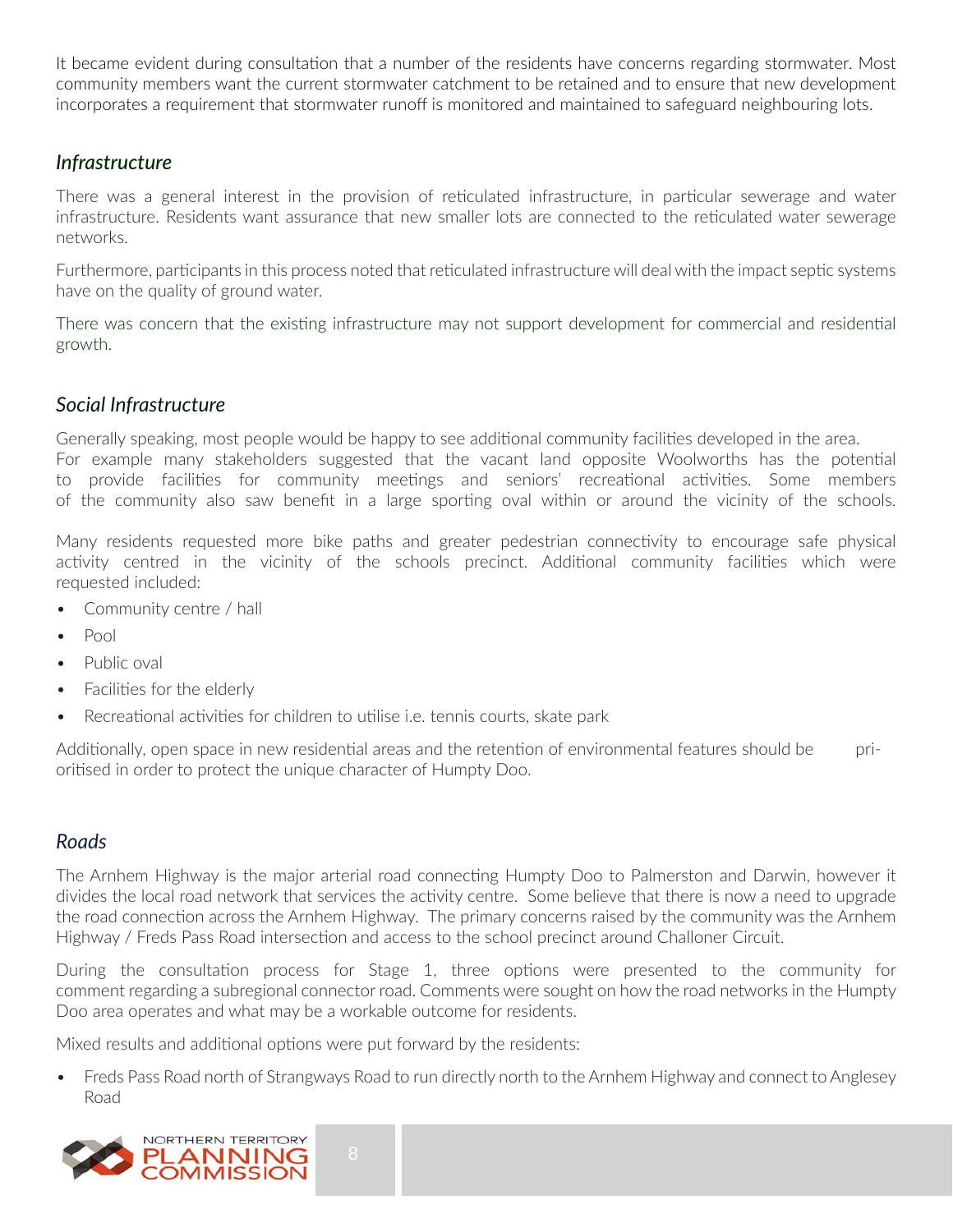• Goode Road to connect through to the Stuart Highway which links to Jenkins Road through to Palmerston

General comments on the local traffic environment included the connection of Freds Pass Road onto Challoner Circuit and the implications that it has for traffic and road safety. The location of the Humpty Doo Bus Interchange (public) is of specific concern with the impact it has on traffic accessing the area during peak times and the safety of children attending the schools.

Suggestions raised by the community to ease the congestion on Freds Pass Road include:

- Strangways Road to be reopened at the Stuart Highway end to assist with traffic flow for residents from the southern end who currently use Freds Pass Road
- Divert traffic from the Humpty Doo primary school with a road that passes alongside the water tank with a roundabout that joins into Challoner Circuit, Skewers Road and Freds Pass Road
- Spencely Road connection to the Arnhem Highway
- Goode Road through to the Stuart Highway connection Jenkins Road

It is considered that the surrounding area has significantly grown and the road infrastructure has reached capacity, resulting in the need for urgent upgrades. It was also stated that independent units and second dwellings within the area are not included in the population for the rural area and this hidden population is causing unanticipated traffic implications. Care needs to be given that any new road network does not bypass, cut off, or otherwise impact on local businesses.

#### *Public Transport*

The community expressed general support for more buses on the current route to Darwin. Many stated that this would be beneficial, particularly during off peak times, evening and weekends and may in turn encourage more employment participation.

#### *Pedestrian and Cycle*

There was general support from the community to have a cycle path to the bus interchange from all directions which will allow people to make use of the park and ride service to Palmerston and Darwin, easing the road congestion. It was also proposed to have a pedestrian network within the village area that is accessible for both cycling and walking paths, and extend it to Freds Pass Road and Kennedy Road which will give children an opportunity to ride to schools.

All written submissions received from the community are included at **Attachment B**.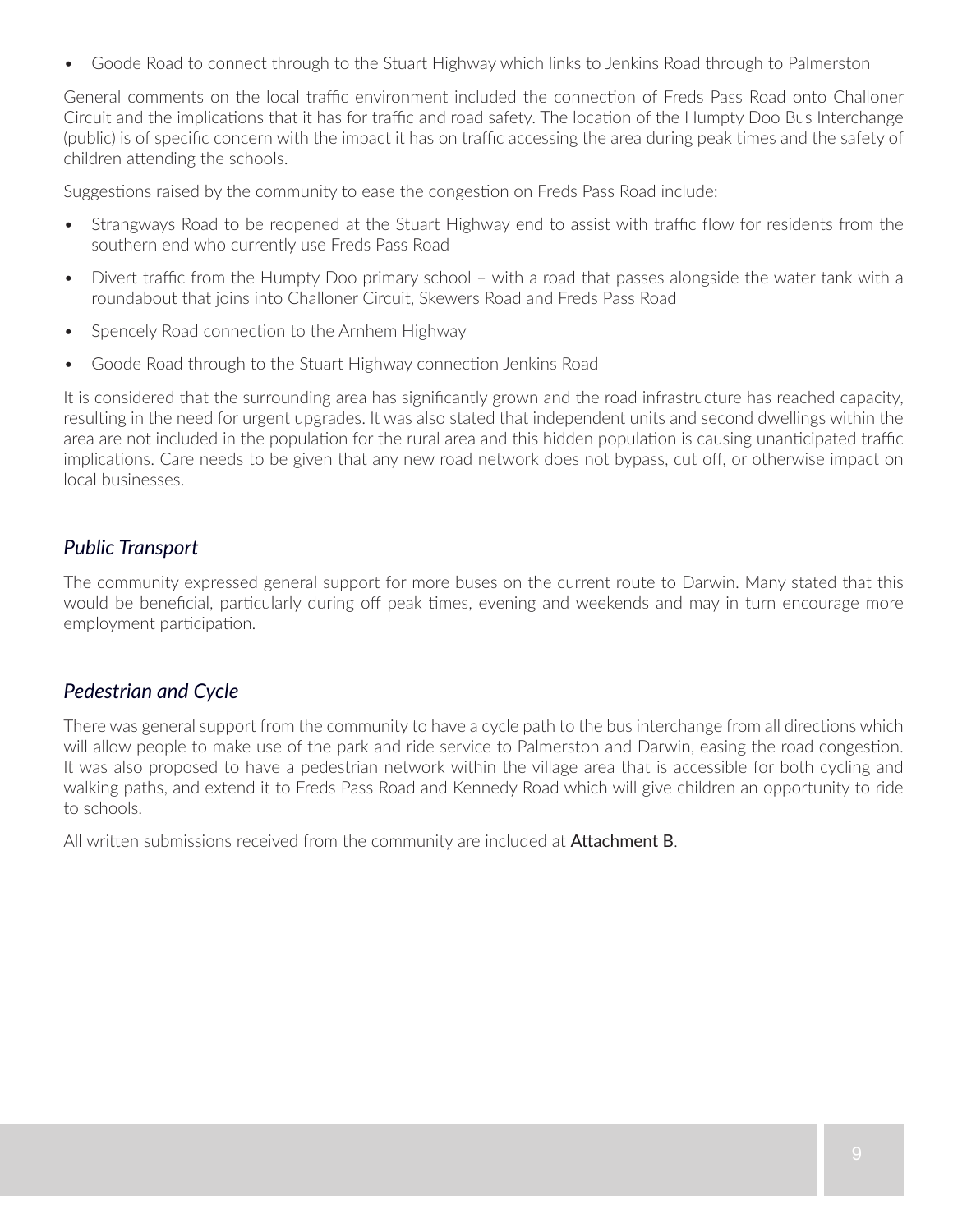## Feedback received from Workshop

Community workshops were held on 10 March and 24 March 2018, and were attended by thirty nine people including members of the Community Advisory Group.

The workshops were opened with a brief background to the project before participants broke into small groups to consider a number of scenarios with relevance to the Humpty Doo Rural Activity Centre area. The scenarios that workshop participants considered were:

- Subregional connections connecting the rural community to the 'village' and providing corridors for future public transport options
- Pipes drains and creeks how do we best manage stormwater to not impact on the receiving environment
- Local interconnectivity the village network of local roads, pedestrian corridors, cycleway and horse trails
- Social Infrastructure what will the future community need whereabouts and how big
- Boundary and transition including what we mean by 'close proximity' to the Rural Activity Centre

The session on 10 March also included specific participation by children who undertook age-appropriate activities. The children's workshop was structured around their current experience of living in Humpty Doo, and what Humpty Doo could look like in the future. Their thoughts on the future of Humpty Doo were transposed onto a map, which was presented to the group.

Representatives from each group presented a summary of their discussions after considering each topic allocated to them.

#### Summary at Attachment C.



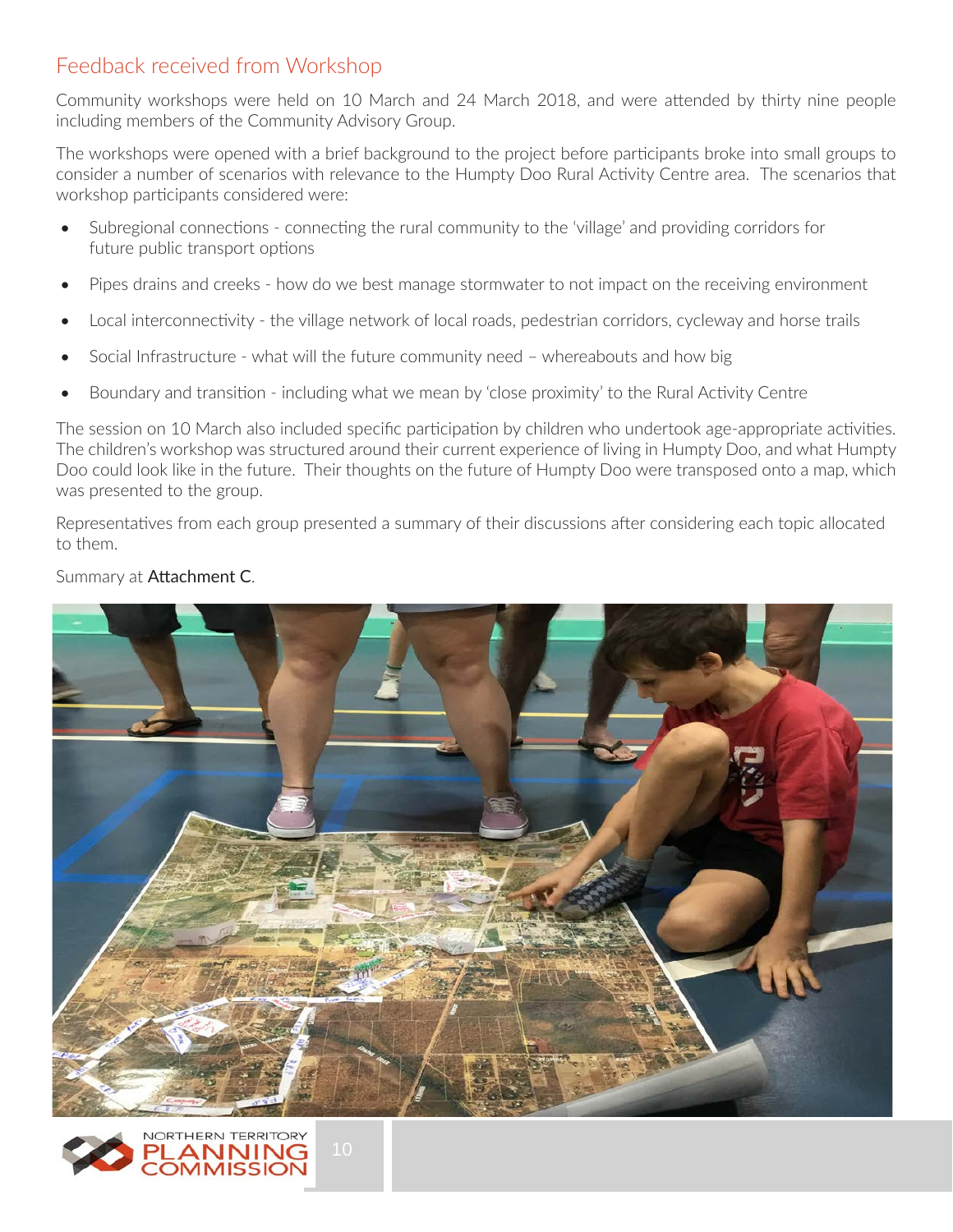## 4. Feedback from Litchfield Council

The Litchfield Council appreciates being involved in developing a strategic plan for the Humpty Doo Rural Activity Centre Area Plan which is an important locality within their municipality.

In summary Litchfield Council has offered the following comments.

#### *Protection of Rural Amenity*

The commencement of the Arnhem Highway is the entrance to Kakadu National Park and many other tourist destinations. As such, it is a high traffic area with locals and tourists, and hence the need to preserve the natural rural environment along this road.

With the proposal of blocks along the highway moving from 2ha and larger parcels down to 4 000m<sup>2</sup>. Council would put forward that properties with road frontage have landscaping.

Council is not supportive of development that would seek to turn this stretch of road into a suburban line of back fences.

#### *Boundary Configuration*

Council has concerns with the boundary for this Rural Activity Centre as it is more linear resulting in a strip of higher intensity activity from Virginia to the Humpty Doo Pub. There is opportunity to extend the centre instead to the north and south making it more akin to traditional radial or circular planning.

Council would be supportive of a reduced boundary on the east and west sides to allow for a walkable and connected community around the existing village.

#### *Propose Alteration of Northern Boundary*

The northern boundary is limited to the edge of the Arnhem Highway and does not include the area between Power Road and Kennedy Road.

Past discussions with the Northern Territory Government and Litchfield Council has reviewed the potential for development of this parcel as an opportunity to provide an alternative access to existing properties along Power Road.

Planned development of 215 Arnhem Highway could assist in resolving many of the drainage issues in this locality.

Power Road is not maintained and concerns have been raised with the four way intersection of Power Road, Arnhem Highway and Hayball Road in that it is unsafe. If development was to occur on Lot 215 it may provide an option for rear access to the properties on Power Road. Further investigation is required if Power Road was to be closed.

Council supports the revision of the current proposed boundary to include the area north of Arnhem Highway between (50) Power Road and (55) Kennedy Road to develop 4 000m<sup>2</sup> lots.

#### *Regional Connections*

Council is supportive of the connection of Goode Road through to Stuart Highway and to intersect with Jenkins Road, however do understand that there would be constraints with construction due to wet ground in that area. If the connection was to occur it would be logical that Spencely Road is extended to Goode Road which would provide an additional alternative access to the industrial area and the town centre. Council also supports the idea of a regional connection to Hicks Road and on to the Coolalinga/Howard Springs areas.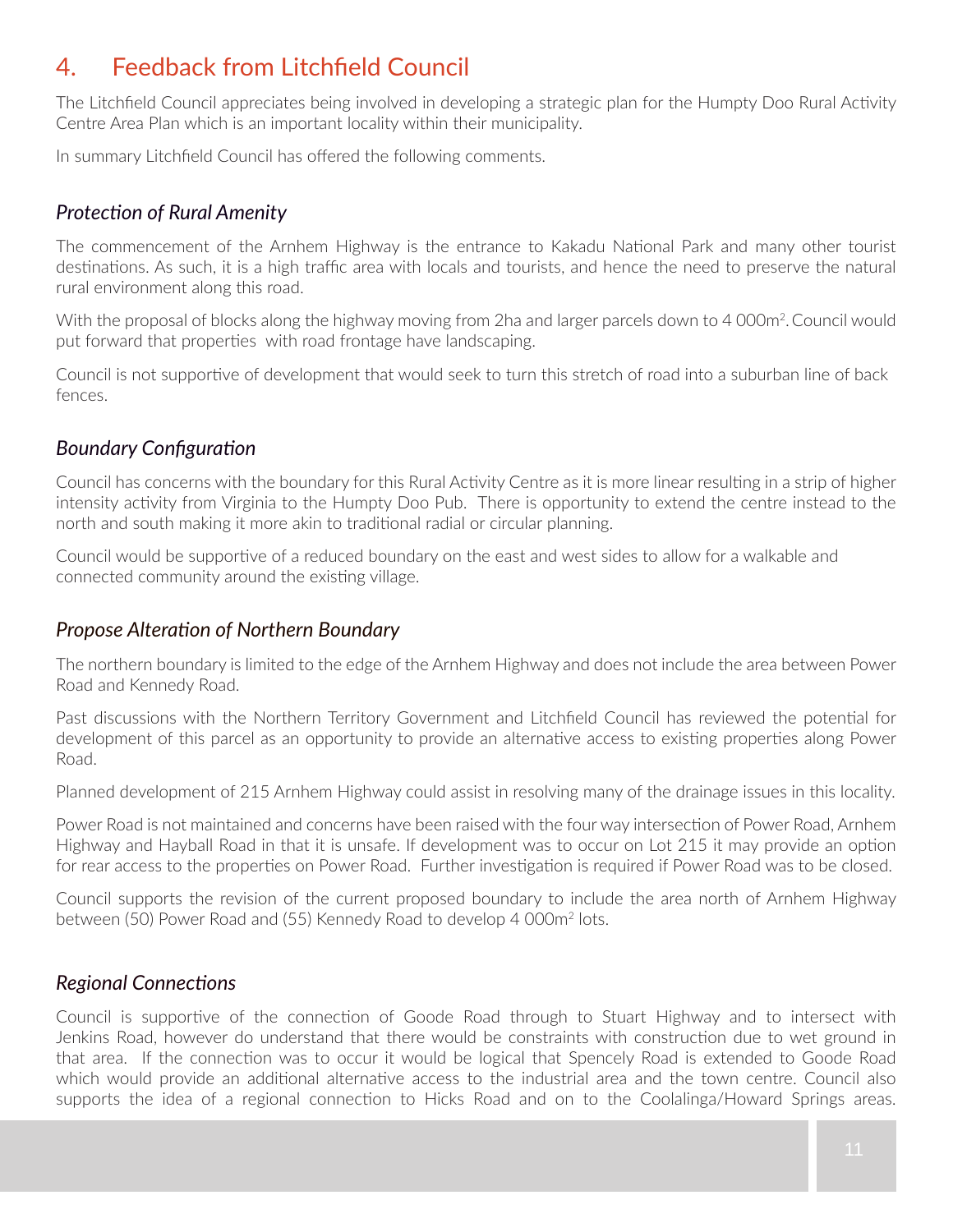#### *Village Centre Traffic*

A more detail traffic study is required before an informed decision can be made on the proposed realignment of Freds Pass Road to the east of the water tower.

Council has planned upgrades to Freds Pass Road in mid 2018 which will occur in front of the primary school and this has not been considered by the consulting engineers the current design of this area.

Further funding has been sought by council to realign Freds Pass Road between Beaumont Road and Strangways Road. This design associated with this funding applications should be considered in the design of the Area Plan.

With the future development of the council owned land at 320 Arnhem Highway there will be a need to have pedestrian connectivity with the shopping centre; how this will occur requires more information.

#### *Village Centre*

It would be preferable that the bus interchange is relocated and/or realigned to improve the connection with the schools. Relocation of this bus interchange will allow better use of the land for commuity purposes. Community members are interested in using the bus interchange site to create more community space to hold community events as well as open space, which is supported by council. Council also suggests that the bus depot at at 120 Challoner Circuit be relocated to the industrial area, which would allow this land to provide for uses more suitable in the centre of the village.

There is support to have urban size residential blocks in the area from Challoner Circuit, south to Strangways Road and Beaumont Road and in the long term this will make a connection with the 110 Freds Pass Road development. Strangways Road to be used as the boundary for planning zones.

#### *Transition Areas*

The transition of lot sizes radiating out from the centre is supported by Council, however no property to have more than two new properties bordering it. Further discussion needs to happen on the transitional boundary for 1ha lots that are outside of the planned boundary. Need to provide more detail information that has graphical representation of the future lot patterns with population growth so the community can make a more informed decision.

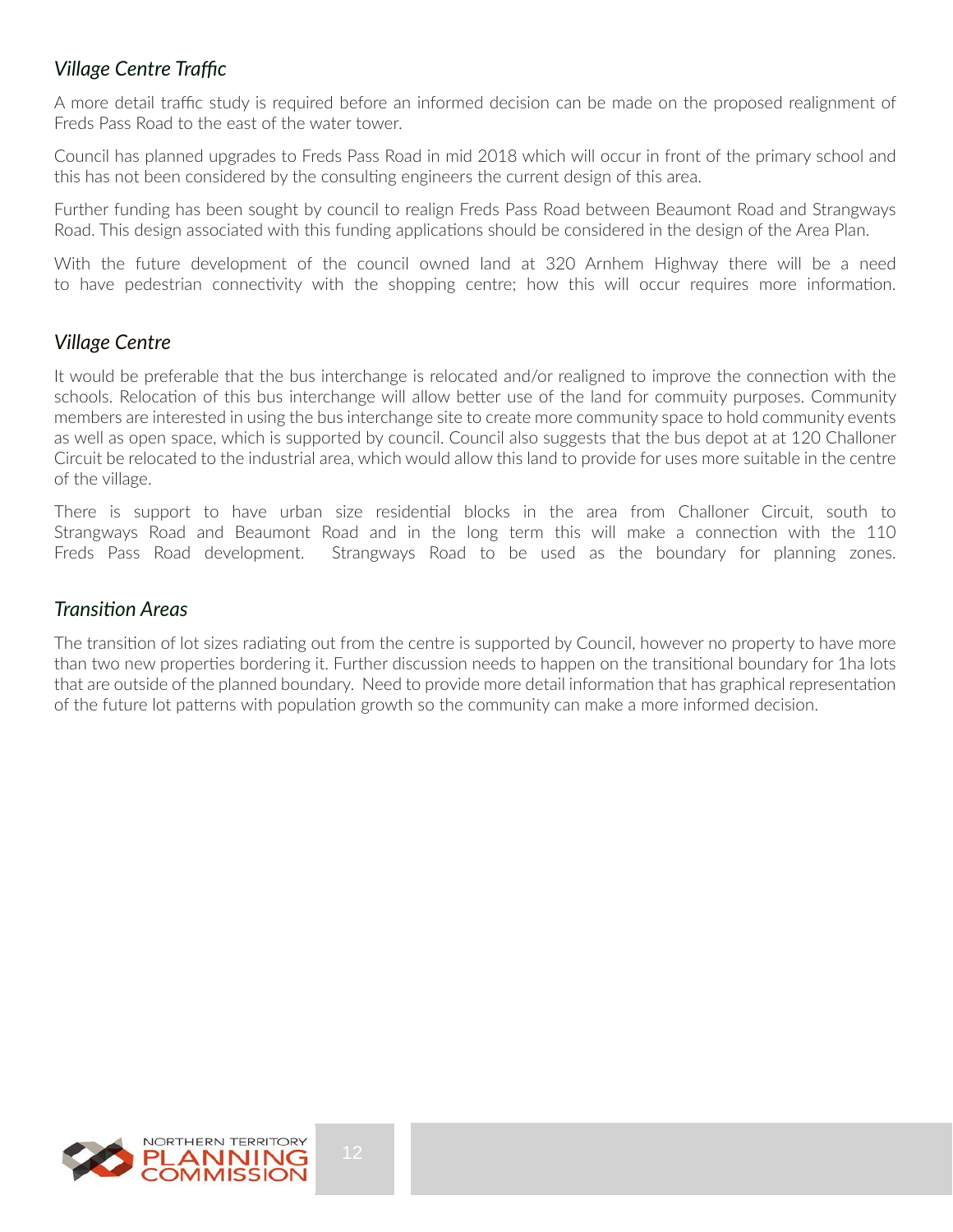## 5. Feedback from Government Agencies

A number of Government agencies provided oral and written feedback to the Planning Commission during the consultation period.

## Department of Housing and Community Development

The Department of Housing and Community Development advised they welcome the drafting of an Area Plan for the Humpty Doo Rural Activity Centre. The Department has an interest in ensuring a diversity of housing options that supports needs across the housing continuum, as well as securing opportunities for the inclusion of social and affordable within new developments. Given the availability of public transport and employment opportunities within the area, the provision of a diverse range of housing options should be key considerations for the development of the Humpty Doo RAC.

## Department of Education

The Department of Education have partnered with Charles Darwin University to conduct a demographics study to understand student population and school enrolment forecasting methods and will be looking at the Greater Darwin region including the rural area. This work is expected to be finalised in 2018. The study will include the schools in Humpty Doo which are experiencing enrolment growth.

The Department of Education recognised that the Discussion Paper and eventual area plan will consider the requirements of public transport, cycle and pedestrian networks as there are benefits associated with active travel options and welcome the inclusion into the Humpty Doo Rural Activity Centre Area Plan.

## Aboriginal Areas Protection Authority

The Authority advise that there are two recorded sacred sites within the Humpty Doo Rural Activity Centre study area. The Authority recommends that any new development proposal includes a requirement to obtain an Authority Certificate.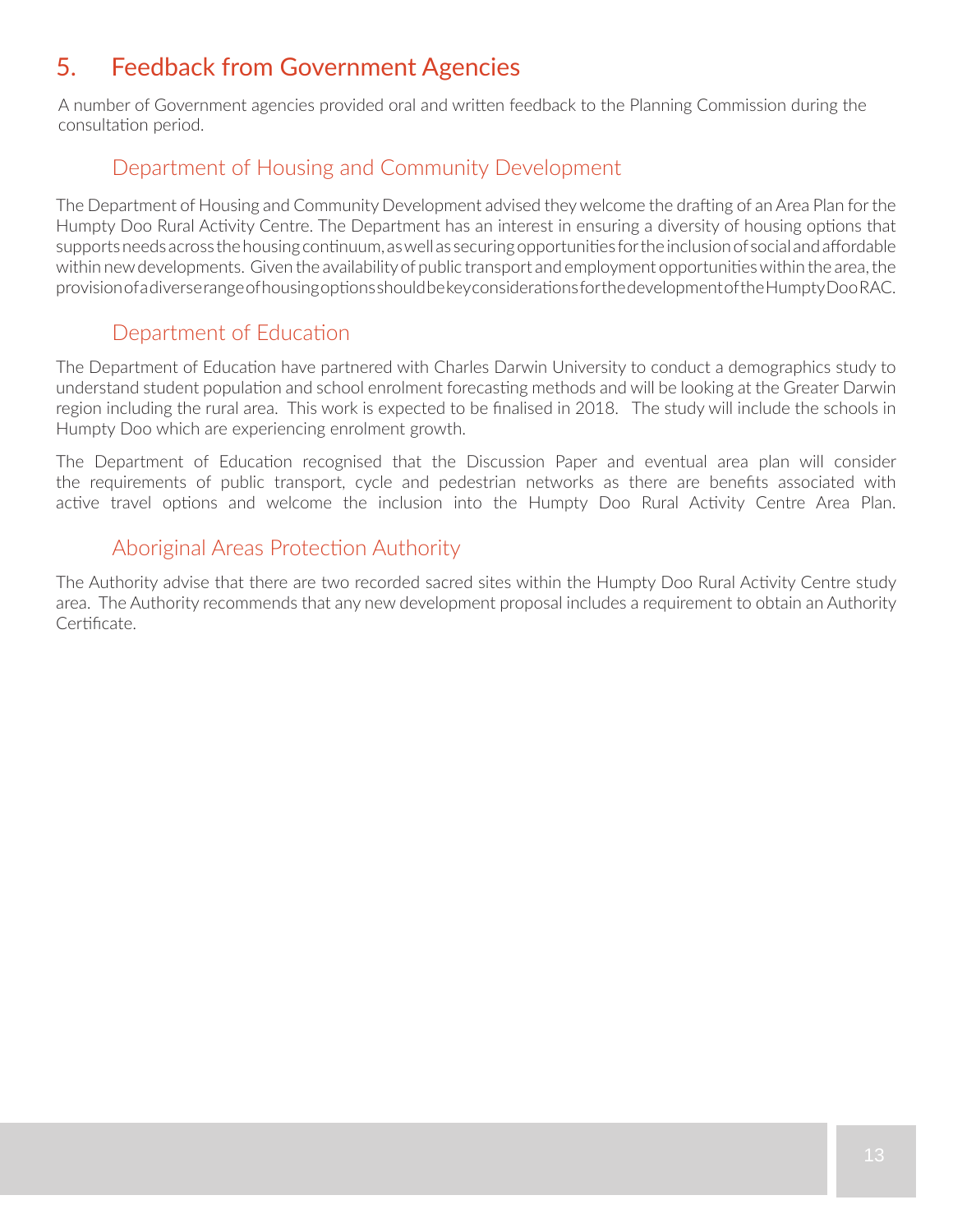## 6. Summary

Stage 1 consultation has allowed the Northern Territory Planning Commission to consult with the community on the future of the Humpty Doo Rural Activity Centre. This has occurred through a series of pop-up stalls, information sessions and two community workshops.

Support for the consultation process has been very positive, with the two community workshops a highlight. Stage 1 consultation also proved an opportunity to collaborate with the Department of Infrastructure, Planning and Logistics in regards to the proposed options for sub-regional connections from Noonamah through to Howard Springs, which aims to reduce congestion on current roads.

Matters raised by the community through consultation include:

- maintaining the rural character and amenity of Humpty Doo,
- addressing the existing and potential of increased traffic and the capability of the local road network to support this, and
- an aspiration to increase community and active recreation facilities.

Concern was also identified in regard to the impact of stormwater from development on natural drainage and waterways.

Government agencies noted that Humpty Doo is a key area for growth, which will impact on the provision of a wide range of services, including schools and housing. Appropriate infrastructure to support this growth would need to be considered in this locality, particularly surrounding Humpty Doo.

The development of an Area Plan for Humpty Doo has largely been viewed as a positive initiative that will allow government agencies to plan for the future, and the local community to understand where new development might occur.

## 7. Next Steps

This report covers community consultation and engagement during Stage 1 which was the information gathering stage to development options for a draft Humpty Doo Area Plan. Stage 2 consultation is due to commence in October 2018 and will involve seeking comment on a draft plan and planning principles.

# STAGE 1

**COMPLETED**

COMPLETED

Information gathering and analysis, including community engagement and infrastructure and servicing investigations.

## STAGE 2

Preparation of options for a draft Area Plan informed by initial community feedback and other information obtained during Stage 1, and undertake further consultation on the options

## STAGE 3



Finalise a draft Area Plan and associated planning principles and recommend it to the Minister for exhibition as a proposed Planning Scheme Amendment



**NOW**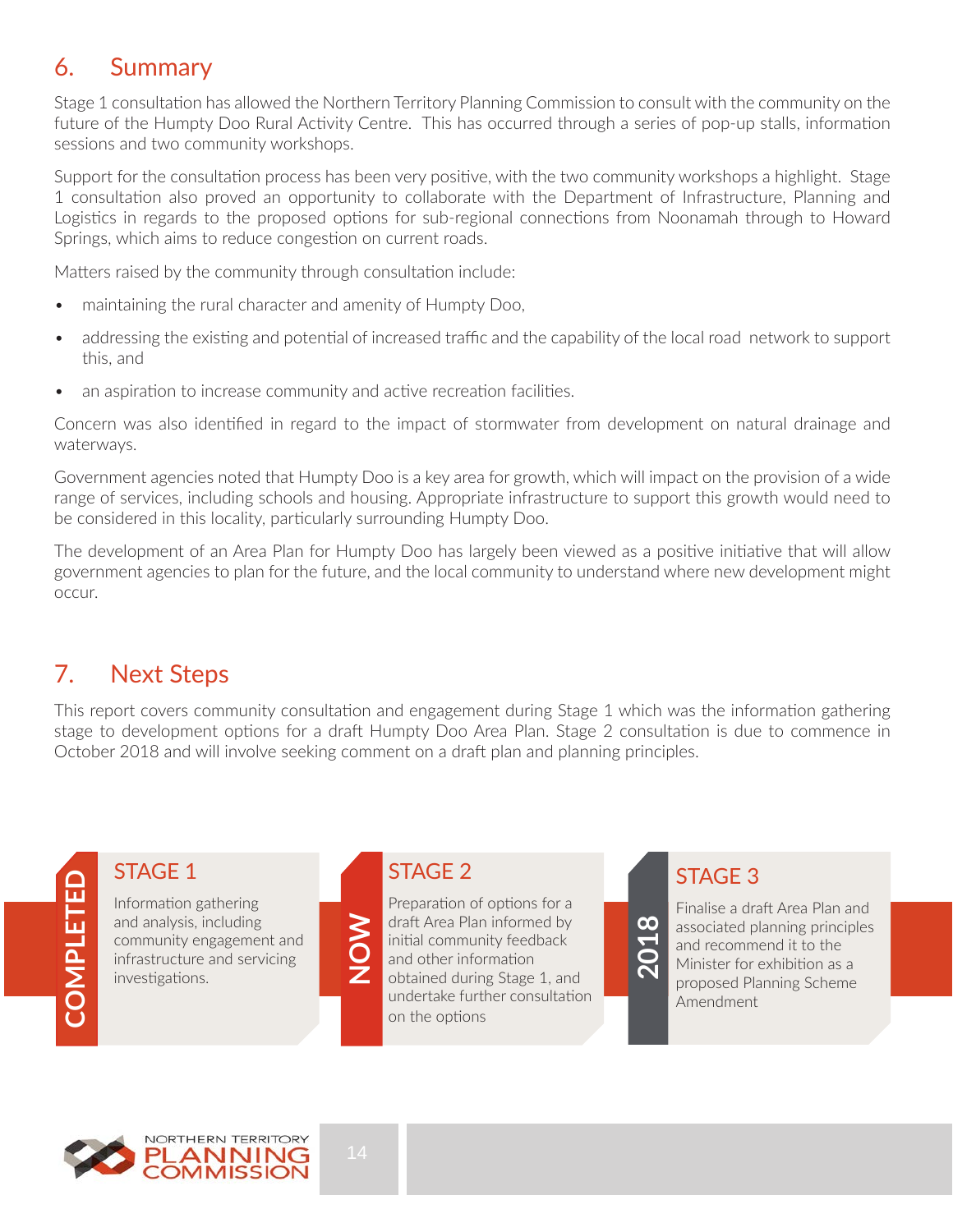## **NOTES**